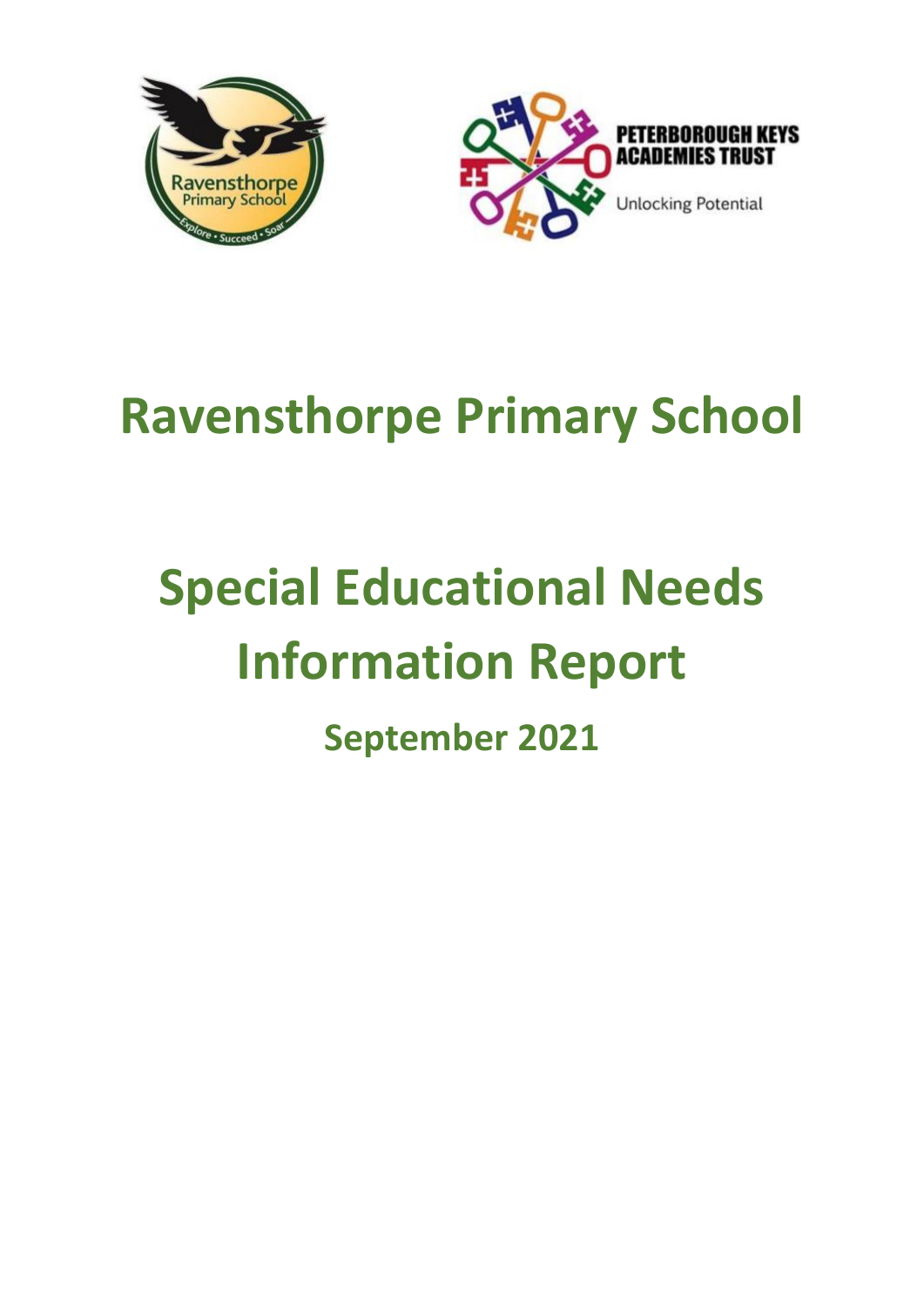At Ravensthorpe Primary School, we believe that all pupils should be respected and valued. We work hard to provide an exciting and vibrant learning community where everyone is valued and encouraged to 'explore, succeed and soar' by:

- Having a wide and balanced curriculum, which is differentiated to meet individual needs
- Ensuring all children can learn and make progress according to their individual needs and development.
- Ensuring children are assessed using appropriate assessment tools and guidelines and
- Ensuring all children have equal access to resources, provision and interventions as needed.

Special educational provision is provision that is additional to or different from that made for others of the same age. This means it is provision that goes beyond the differentiated approaches and learning arrangements normally provided as part of high quality, personalised teaching. It may take the form of additional support within a setting or require the involvement of specialist services.

Ravensthorpe has a Special Educational Needs Co-Ordinator (SENCO) who is responsible for the management of identified pupils with SEND. Our SENCO is Mrs Deegan. All teachers are teachers of SEND pupils and as such provide quality first teaching.

# **What are Special Educational Needs?**

SEN is a term used nationally for children who need any additional learning support that is different from, or additional to, that provided for other children of the same age within the school. These additional needs can be for a number of different things. Some of the areas you may hear mentioned when discussing your child's needs in school are:

- General learning difficulties children whose learning progresses at a slower pace
- Speech, language and Communication needs (SLCN)
- Difficulties with reading, writing and/or spelling.
- Difficulties with motor skills and organisation.
- Difficulties with number work
- Dyslexia, Dyspraxia, Dyscalculia
- Autism Spectrum Disorder (ASD)
- Attention Deficit Disorder/Attention Deficit Hyperactivity Disorder (ADD/ADHD)
- Social and emotional difficulties.

Up to 20% of children (1 in 5) will need for a Special Educational Need at some point during their time in school.

The SEND Code of Practice states that there are four main areas which cover special needs: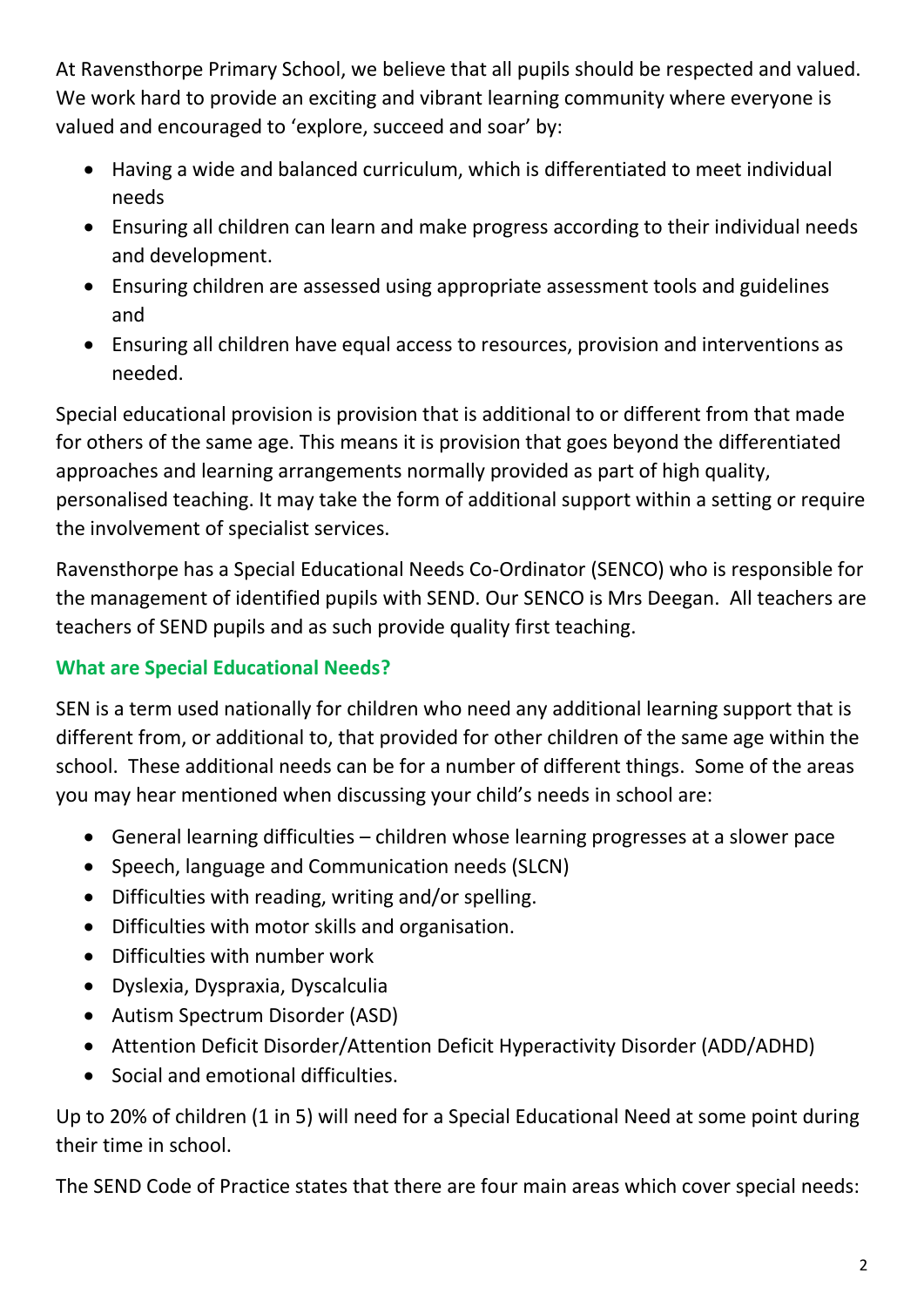# **Areas of Need**

| Area of SEN     | Relating to difficulties with:                                                                                                                                                                                                                                                                                                                                                                                                                                                                                                            |  |  |
|-----------------|-------------------------------------------------------------------------------------------------------------------------------------------------------------------------------------------------------------------------------------------------------------------------------------------------------------------------------------------------------------------------------------------------------------------------------------------------------------------------------------------------------------------------------------------|--|--|
| Communication   | Children may have a delay or disorder in one or more of the following                                                                                                                                                                                                                                                                                                                                                                                                                                                                     |  |  |
| and Interaction | areas:                                                                                                                                                                                                                                                                                                                                                                                                                                                                                                                                    |  |  |
|                 | Attention/Interaction Skills: they may have difficulties ignoring                                                                                                                                                                                                                                                                                                                                                                                                                                                                         |  |  |
|                 | distractions; need reminders to keep attention may need regular                                                                                                                                                                                                                                                                                                                                                                                                                                                                           |  |  |
|                 | prompts to stay on task; may need individualised motivation in order                                                                                                                                                                                                                                                                                                                                                                                                                                                                      |  |  |
|                 | to complete tasks. A child may have difficulty in being within a whole                                                                                                                                                                                                                                                                                                                                                                                                                                                                    |  |  |
|                 | class setting and may find social interaction difficult. They could have<br>difficulties with peer relationships and may not be able to initiate or<br>maintain a conversation.<br>Understanding/Receptive Language: they may need visual support to<br>understand or process spoken language. Repetition of language and<br>some basic language needs to be used to aid their understanding.<br>Speech/Expressive Language: a child may use simplified language and<br>a limited vocabulary. Ideas and conversations may be difficult to |  |  |
|                 |                                                                                                                                                                                                                                                                                                                                                                                                                                                                                                                                           |  |  |
|                 |                                                                                                                                                                                                                                                                                                                                                                                                                                                                                                                                           |  |  |
|                 |                                                                                                                                                                                                                                                                                                                                                                                                                                                                                                                                           |  |  |
|                 |                                                                                                                                                                                                                                                                                                                                                                                                                                                                                                                                           |  |  |
|                 |                                                                                                                                                                                                                                                                                                                                                                                                                                                                                                                                           |  |  |
|                 |                                                                                                                                                                                                                                                                                                                                                                                                                                                                                                                                           |  |  |
|                 | follow, with the need to request frequent clarification. There may be                                                                                                                                                                                                                                                                                                                                                                                                                                                                     |  |  |
|                 | some immaturities in the speech sounds. Grammar and phonological                                                                                                                                                                                                                                                                                                                                                                                                                                                                          |  |  |
|                 | awareness may be affected which can impact on progress in reading                                                                                                                                                                                                                                                                                                                                                                                                                                                                         |  |  |
|                 | and writing.                                                                                                                                                                                                                                                                                                                                                                                                                                                                                                                              |  |  |
| Cognition and   | May have difficulties with the skills need for the effective learning,                                                                                                                                                                                                                                                                                                                                                                                                                                                                    |  |  |
| Learning        | such as use of:                                                                                                                                                                                                                                                                                                                                                                                                                                                                                                                           |  |  |
|                 | Language, memory and reasoning skills.                                                                                                                                                                                                                                                                                                                                                                                                                                                                                                    |  |  |
|                 | Sequencing and organisational skills                                                                                                                                                                                                                                                                                                                                                                                                                                                                                                      |  |  |
|                 | Understanding of number                                                                                                                                                                                                                                                                                                                                                                                                                                                                                                                   |  |  |
|                 | Problem solving and concept development skills                                                                                                                                                                                                                                                                                                                                                                                                                                                                                            |  |  |
|                 | Fine and gross motor skills                                                                                                                                                                                                                                                                                                                                                                                                                                                                                                               |  |  |
|                 | Independent learning skills                                                                                                                                                                                                                                                                                                                                                                                                                                                                                                               |  |  |
|                 | Decision making                                                                                                                                                                                                                                                                                                                                                                                                                                                                                                                           |  |  |
|                 | Information processing                                                                                                                                                                                                                                                                                                                                                                                                                                                                                                                    |  |  |
|                 | Some children may have a specific learning disability, such as                                                                                                                                                                                                                                                                                                                                                                                                                                                                            |  |  |
|                 | dyslexia, dyscalculia, dyspraxia or dysgraphia.                                                                                                                                                                                                                                                                                                                                                                                                                                                                                           |  |  |
| Social,         | May have difficulties with social and emotional development which                                                                                                                                                                                                                                                                                                                                                                                                                                                                         |  |  |
| emotional and   | may lead to or stem from:                                                                                                                                                                                                                                                                                                                                                                                                                                                                                                                 |  |  |
| mental health   | Social isolation                                                                                                                                                                                                                                                                                                                                                                                                                                                                                                                          |  |  |
|                 | <b>Behavioural difficulties</b><br>$\bullet$                                                                                                                                                                                                                                                                                                                                                                                                                                                                                              |  |  |
|                 | Attention difficulties (including ADHD)                                                                                                                                                                                                                                                                                                                                                                                                                                                                                                   |  |  |
|                 | Anxiety and depression                                                                                                                                                                                                                                                                                                                                                                                                                                                                                                                    |  |  |
|                 | <b>Attachment disorders</b>                                                                                                                                                                                                                                                                                                                                                                                                                                                                                                               |  |  |
|                 | Low self-esteem                                                                                                                                                                                                                                                                                                                                                                                                                                                                                                                           |  |  |
|                 | Issues with self-image                                                                                                                                                                                                                                                                                                                                                                                                                                                                                                                    |  |  |
| Sensory and/or  | These pupils may have a medical or genetic condition that could lead                                                                                                                                                                                                                                                                                                                                                                                                                                                                      |  |  |
| physical        | to difficulties.                                                                                                                                                                                                                                                                                                                                                                                                                                                                                                                          |  |  |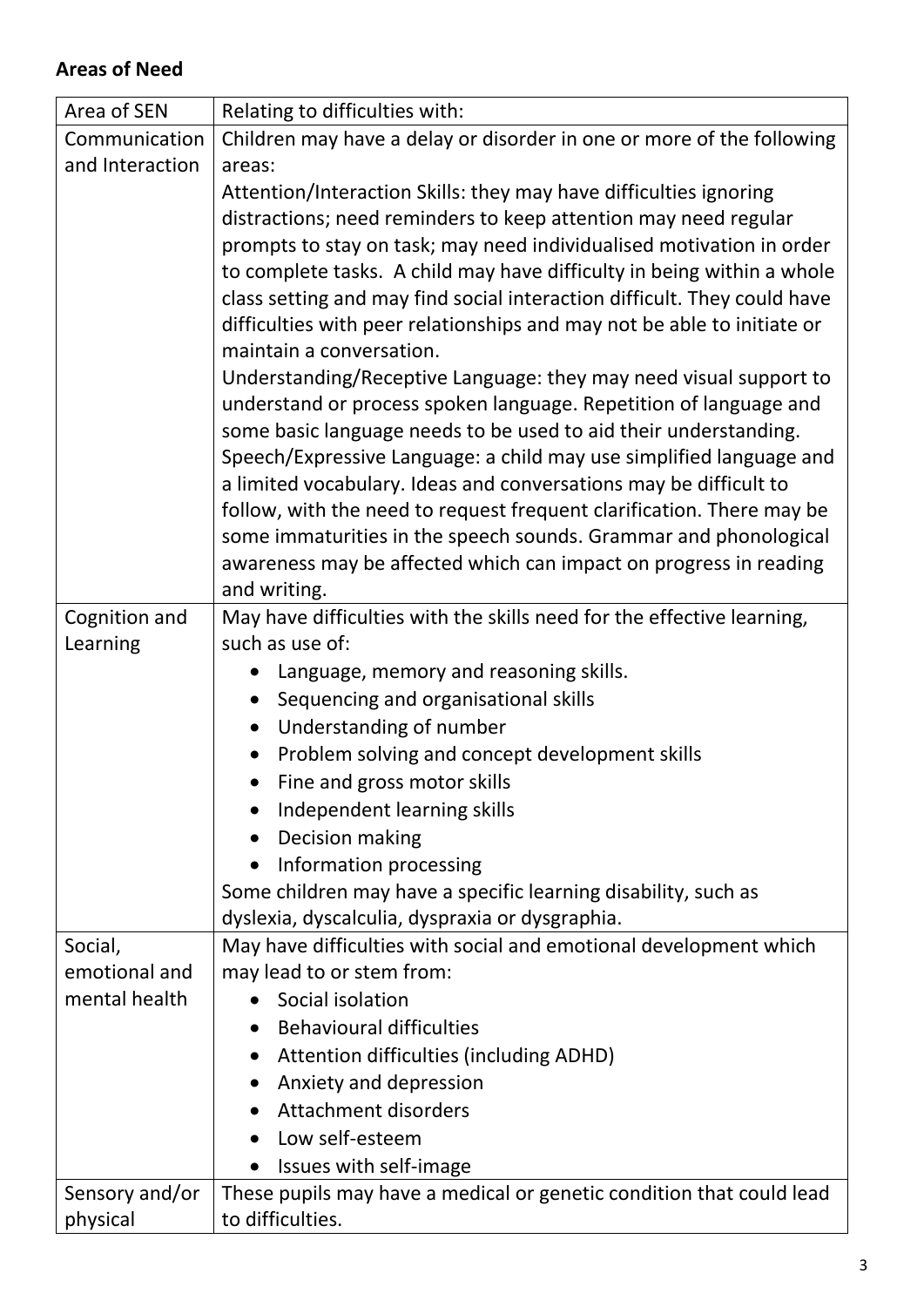# **How do you identify pupils with SEND?**

There are a number of ways in which children can be identified as having a special educational need:

- Parental concerns.
- Teacher and Pastoral Team identification.
- Liaison with other educational professions (for example Educational Psychologists or Specialist Teachers).
- Liaison with external agencies (e.g. medical professionals, physiotherapists, occupational therapists, speech and language therapists etc.)
- At transition meetings with early years providers.
- School transfer information.
- Monitoring and assessment information (tracking of progress.)

# **I am worried about my child, who can help me?**

# We can!

The first point of contact in school will usually be your child's **class teacher**. You do not need to wait for a parents' evening to do this. You may also like to talk with the SENCO, Mrs Deegan. Appointments with class teachers and the SENCO can be made through the school office.

The school can also work with you to complete and **Early Help Assessment**, a process used by a wide range of professionals to identify additional support early in the development of a problem and to coordinate the support around the family.

Within school, Mr Harley and Mrs Mackereth work with many children identified as having additional needs and will also help you. Our **Pastoral Team** also includes Mrs Jima, Family Engagement and Support Officer and our Learning Mentor, Mrs Trickey, who works with children across the school.

# **There is also lots of support available within Peterborough.**

# **Information regarding all SEND services in Peterborough can be found on [www.gov.uk/residents/special-educational-needs/local-offer/](http://www.gov.uk/residents/special-educational-needs/local-offer/)**

The **SEND Partnership Service** offers information, impartial advice and support to parents. Marion Deeley can be contacted on 01733 863979 or [pps@peterborough.gov.uk](mailto:pps@peterborough.gov.uk)

The **Parent Partnership Service** helps parents to have access to information and guidance in relation to the special educational needs of their children, so they can make appropriate, informed decisions. They can be contacted on 01733 863658. Their website is [http@//www.parentpartnership.org.uk](mailto:http@//www.parentpartnership.org.uk)

**Family Voice** offer help and support to parents and can be contacted on 01733 685510. Their website is [www.familyvoice.org](http://www.familyvoice.org/)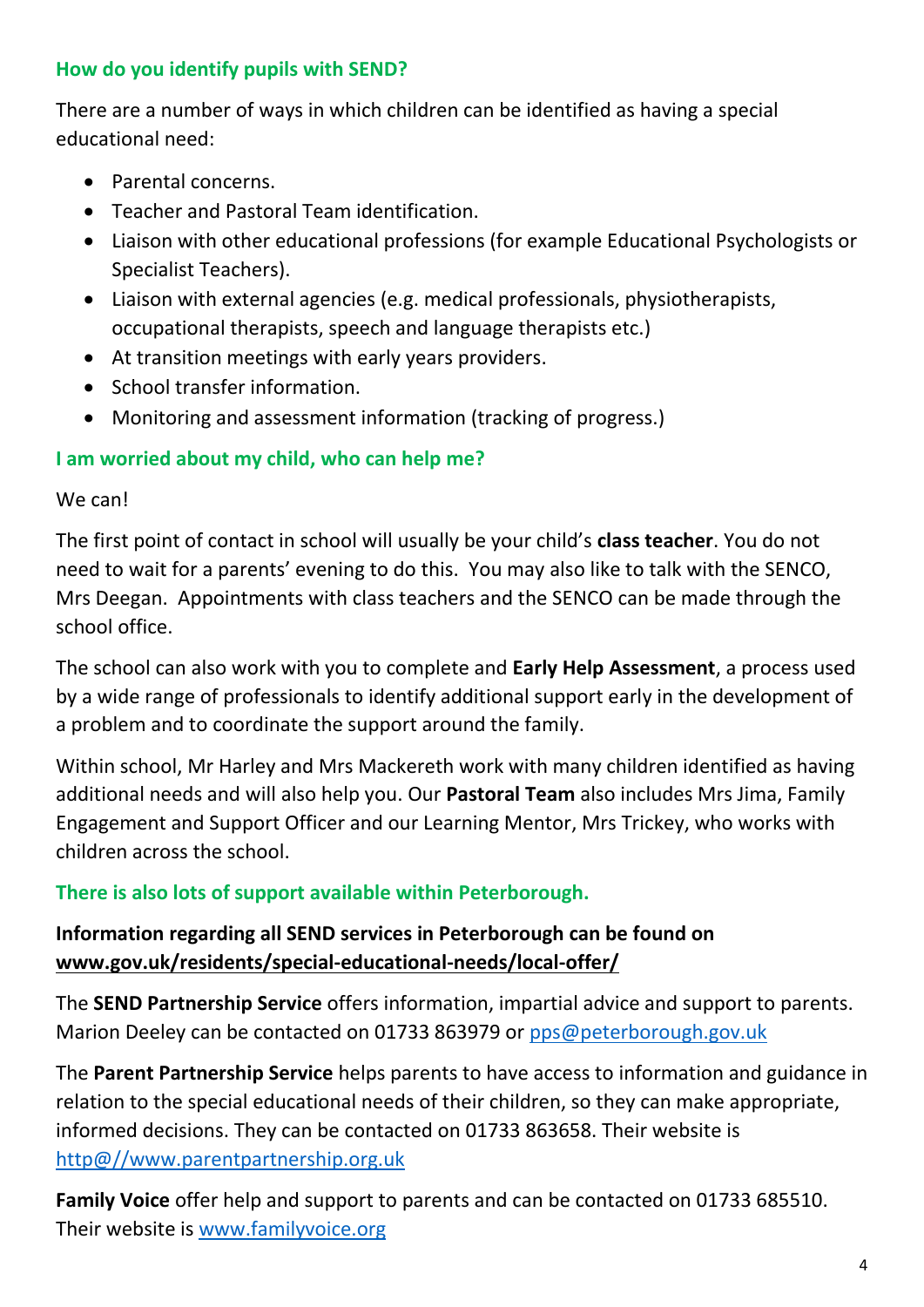### **How will school staff support my child?**

The class teacher will oversee, plan and work with each child with SEND in their class to ensure that progress is made in every area. There may be a Teaching Assistant working with your child either individually, or in a small group, if this is seen as necessary by the class teacher. Your child may also work with an intervention teacher or a volunteer reader. If necessary, and with your agreement, your child may be seen by a specialist teacher, school nurse or therapist.

# **How do we know if the support or strategies used have had an impact?**

We use a wide range of monitoring systems to assess the impact of all strategies. These include:

- Provision Maps, reviewed termly as part of our Team Around the Cohort meetings (with Head of School, Assistant Head, SENCO, Lower/Upper School Phase Leaders and year group teams.)
- A tracking system to monitor children's progress against national/age expected levels and targets.
- Termly or twice-yearly PiXL assessments.
- Regular Read Write Inc Phonics assessments
- Termly Individual Plan reviews for children who required specialist intervention and children on EHC plans.

Children may move off the SEND register when they have made sufficient progress.

# **How will the curriculum be matched to my child's needs?**

All work within class is pitched at an appropriate level so that all children are able to access the curriculum according to their specific needs. Typically, this might mean that in a lesson there could be three different levels of work set for the class, however on occasions this can be individually differentiated. In addition, children can receive support through:

- Pre-teaching
- Small group interventions
- Practical resources such as Numicon, personalised word lists, writing mats
- Level of adult support
- Resources and differentiation e.g. tasks, modified materials and the use of ICT.

Class teachers plan for and support children who require additional support, with support from the SENCO. If further support is required, class teachers will implement recommendations and programmes set by external specialists for children who have an identified or specific difficulty (e.g. Speech and Language Therapy, Educational Psychology, Autism Outreach teachers etc.)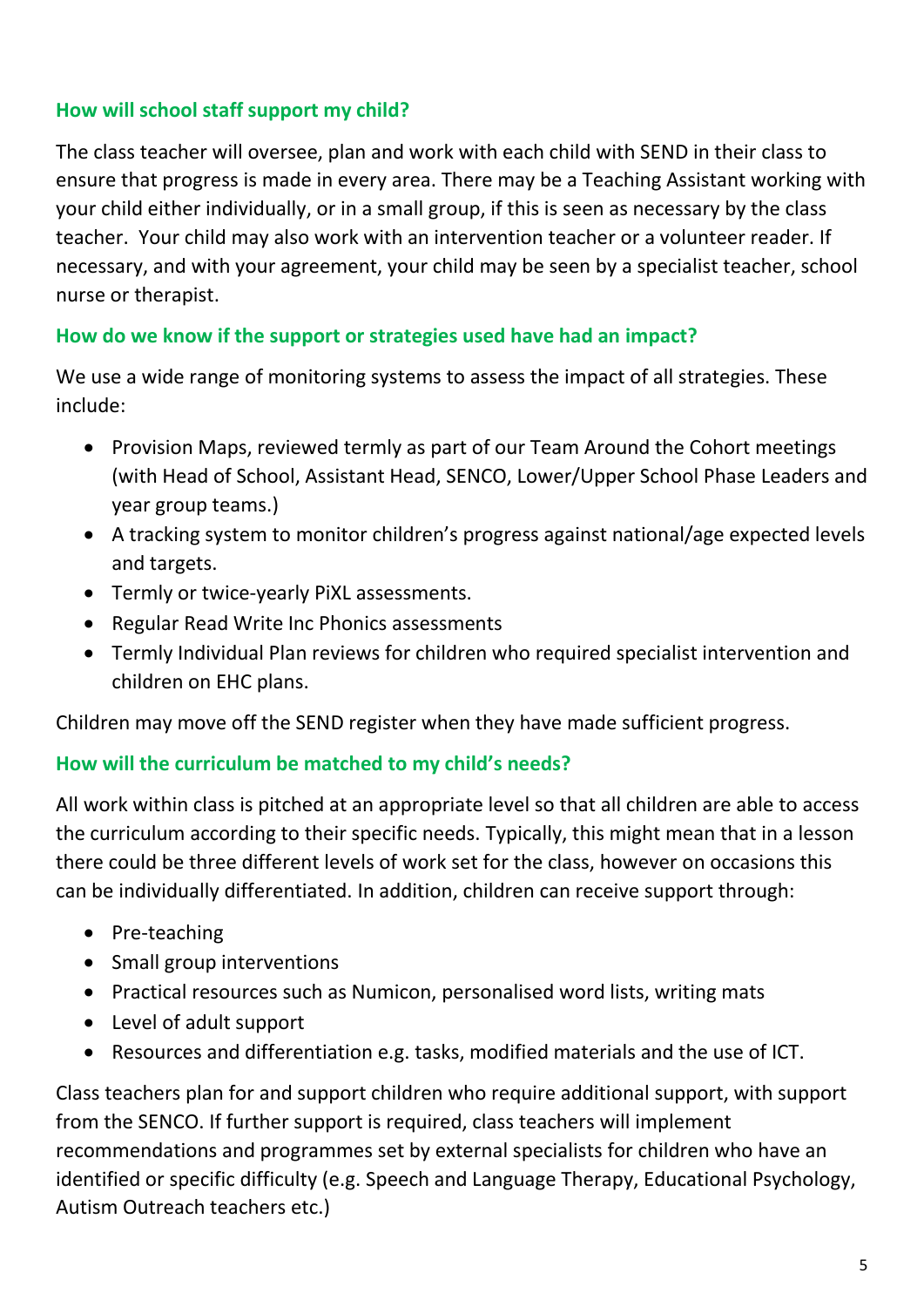# **What specialist provision is on offer to my child?**

We offer a range of interventions to support a wide range of pupils' needs. These include:

| Maths and English Interventions<br>• Precision Teaching<br><b>Comprehension Support</b><br>$\bullet$<br>1:1 targeted reading/phonics<br>$\bullet$<br>Fine Motor and Gross Motor Skills                                                               | Sensory and Physical Interventions<br><b>Paston Pack</b><br>$\bullet$<br><b>First Move Pack</b><br>• Speech and Language (SALT)                                                                |
|------------------------------------------------------------------------------------------------------------------------------------------------------------------------------------------------------------------------------------------------------|------------------------------------------------------------------------------------------------------------------------------------------------------------------------------------------------|
| Southfields Pack<br>$\bullet$<br><b>Workout Maths</b><br>$\bullet$                                                                                                                                                                                   |                                                                                                                                                                                                |
| Social, Emotional and Wellbeing<br>• Highly effective behaviour<br>management<br>Range of pastoral support<br>$\bullet$<br><b>Forest School</b><br>$\bullet$<br><b>Social Skills Groups</b><br><b>Bereavement Group</b><br>$\bullet$<br>Play Therapy | <b>Specific Learning and Medical Difficulties</b><br><b>Attention Autism</b><br>Allergies<br>Staff have also been trained to deal with<br>specific medical needs including Cystic<br>Fibrosis. |

Our school can also access a range of additional services. These include:

- Those provided by the Local Authority (Autism Outreach Team, Pupil Partnership Officer, Pupil Referral Service, Early Help Team, Children's Social Care.)
- Those provided by Cambridgeshire and Peterborough Health Trust (Community Paediatricians, ADHD Team, Neurodevelopment Service, Physiotherapy Service, Paediatric Occupational Therapy Team, Speech and Language, School Nurse, CAMHS (child and adult mental health))
- As a school, we buy in a service provided by a team of specialist teachers called Support for Learning. The team can be involved in offering specialist advice in supporting children with specific learning difficulties (literacy and maths) and completing individual assessments. These assessments are in addition to internal assessments that can be carried out in school. The SENCO, working with parents, will decide which children are a priority for assessment by Support for Learning.
- We also buy in the services of an Educational Psychologist. Parents will be asked to agree to a child being discussed with the Educational Psychologist and will be able to attend consultation meetings.
- Ravensthorpe can also buy in support from Families First and a trained Play Therapist from Alternative Approaches. Children may be seen for a variety of reasons such as bereavement, low self-esteem, difficulties in relationships etc. We would discuss this and ask for consent from parents before referring.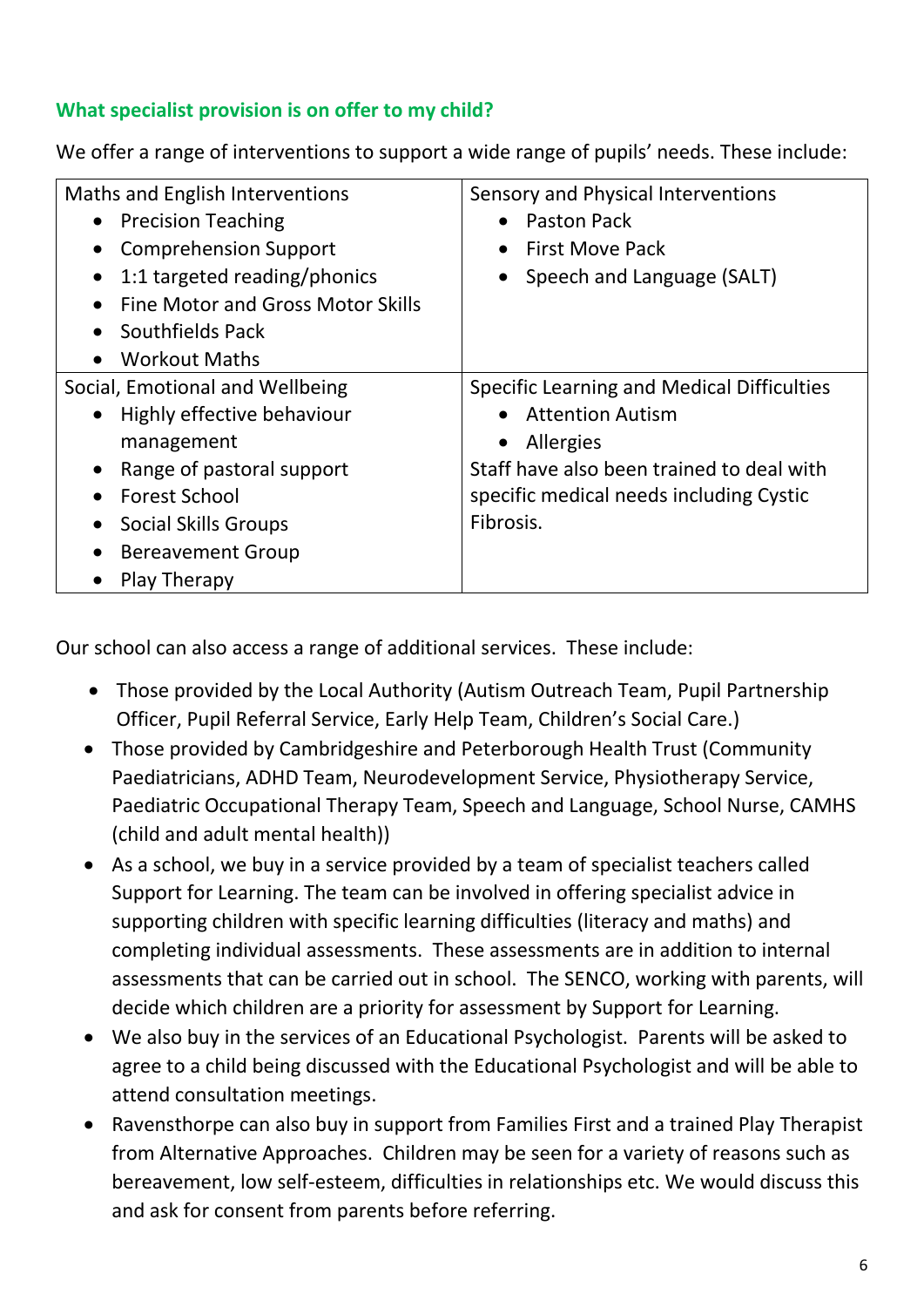#### **How will I know how my child is doing?**

We believe that your child's education should be a partnership between parents and teachers, therefore we aim to keep communication channels open and to communicate regularly, especially if your child has complex needs. Class Teachers will meet with all parents at least twice a year to discuss your child's needs, support and progress. For children on individual support plans, including those with EHC plans, there will also be a termly opportunity to meet with school staff to discuss the plans and progress made towards targets.

#### **How are resources allocated and matched to children's Special Educational Needs?**

We ensure that all children's special educational needs are met to the best of the school's ability, with the funds available. We allocate teaching assistant and intervention teachers to deliver group and 1:1 programmes, to support and mentor children based on experience, training and the needs of the children.

#### **How is a decision made about what type and how much support my child will receive?**

The class teacher, alongside the SENCO, Phase Leader and Assistant Head will discuss the child's needs and what support would be appropriate. Different children will require different levels of support in order to bridge the gap to age expected levels or to make progress. Parents and the child (if appropriate) will be involved through on-going discussions.

# **What support is there for improving behaviour and attendance and for avoiding exclusion?**

We have a very positive approach to behaviour management, with a clear reward and restorative system that is followed by all staff and children. If a child has behavioural difficulties, a support plan is written with the child and parents to identify specific issues, set targets and put relevant support in place. In some cases, a risk assessment will also be carried out and this again will be shared with parents.

We have two full time and one part-time learning mentors and forest school provision available for children identified as needing intensive support.

# **How do you support children's general health and wellbeing?**

Our school offers pastoral, medical and social support to children through:

- A whole school nurturing ethos, which supports and understands children's individual pastoral, social and medical needs.
- Access to our Pastoral Team, including our team of Learning Mentors, focusing on social, emotional, mental health and behavioural needs and concerns.
- Our whole school behaviour policy.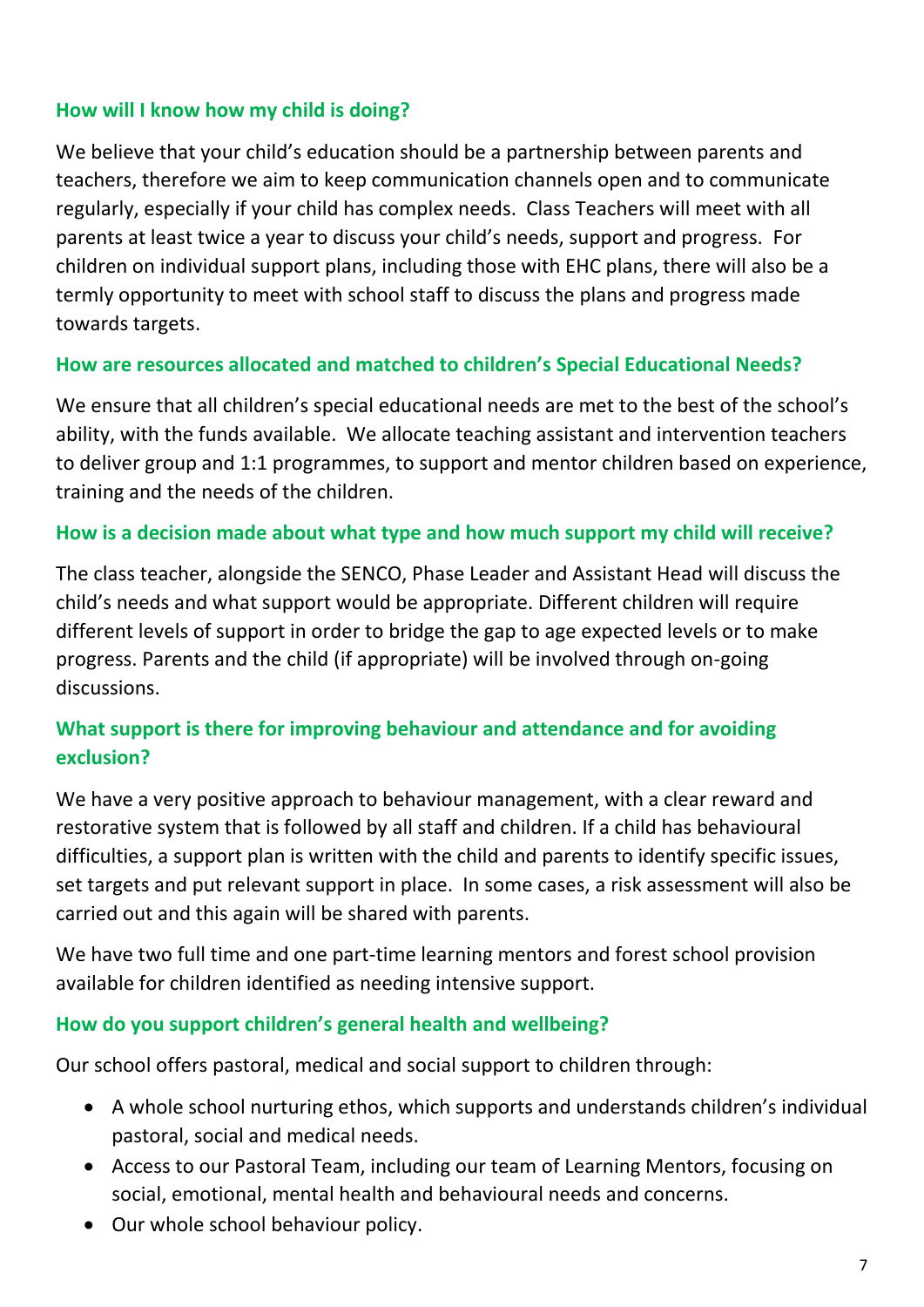- Access to the School Nursing Service.
- Referrals to a range of external agencies who work directly with children, young people and their families who require support (e.g. Sleep Solutions, Families First, YOUnited, Emotional Health and Wellbeing Service.)
- Targeted Lunchtime Club for those children wanting small group, supported activities as part of our Forest School provision.
- Care plans for children requiring medical support and/or medication.
- Play buddies
- Personal Support Plans
- Play Therapy through Alternative Approaches.

We encourage children to contribute their own views by:

- Talking to their class teacher, teaching assistants or the Pastoral Team if they have any worries or concerns.
- Worry boxes in classes.
- School Council
- Contributing to reviews of their own education and the support they receive.

# **What does the school do to help children access our school and the facilities?**

We provide the following to ensure that everyone in our school can access all of the activities offered:

- The school is on one floor and can be accessed by wheelchair.
- Disabled toilets, including changing bench and shower access.
- Individualised ICT as required.
- Individual Risk Assessments.

Any other resources needed for access may be accessed through the Occupational Therapy and Physiotherapy Services. We also have access to Health and Safety Advisors from Southalls through Peterborough Keys Academy Trust.

# **How will my child be included in activities outside the classroom, including educational visits?**

We aim for all children to be included on educational visits and will provide the necessary support to ensure this is successful.

A risk assessment is carried out prior to any offsite activity. In the unlikely event that is considered unsafe for a child to take part, then alternative activities will cover similar curriculum areas in school.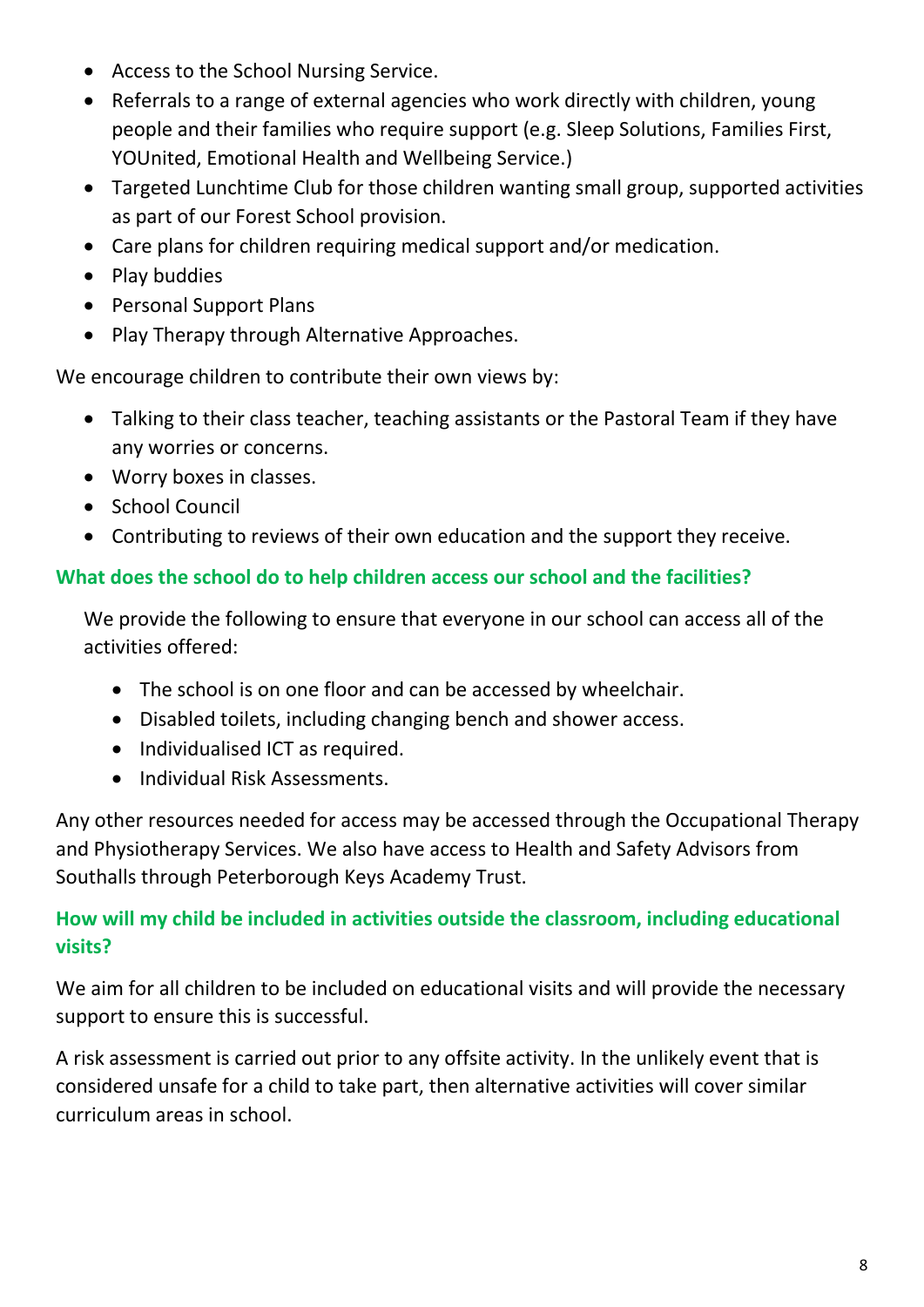# **How will you prepare and support my child to join the school and then transfer to secondary school?**

We liaise closely with staff when receiving and transferring children to different schools, ensuring all the relevant paperwork is passed on and all needs are discussed and understood. We encourage visits to our school prior to the child starting with us.

We encourage all children to visit their secondary school prior to starting, when they will be shown around the school and any concerns can be addressed. For children with SEND, we would encourage further visits to assist with transition process. The school and/or parents may also feel the need to arrange additional transition meetings between the schools in order to alleviate concerns. Many secondary schools run programmes specifically tailored to aid transition for more vulnerable pupils.

# **Who should I contact if I'm considering whether my child should join Ravensthorpe Primary School?**

Please contact the school office to arrange a meeting with the SENCO to discuss how the school can meet your child's needs.

# **What should I do if I feel the local offer is not being delivered or is not meeting my child's needs?**

The first point of contact would be your child's class teacher to share your concerns. Parents can also arrange to meet our SENCO or Head of School.

The SEND Policy and PKAT Complaints Policy can be viewed on our website.

# **How is the local offer reviewed?**

This local offer will be reviewed annually to reflect the changing needs of the children within our school.